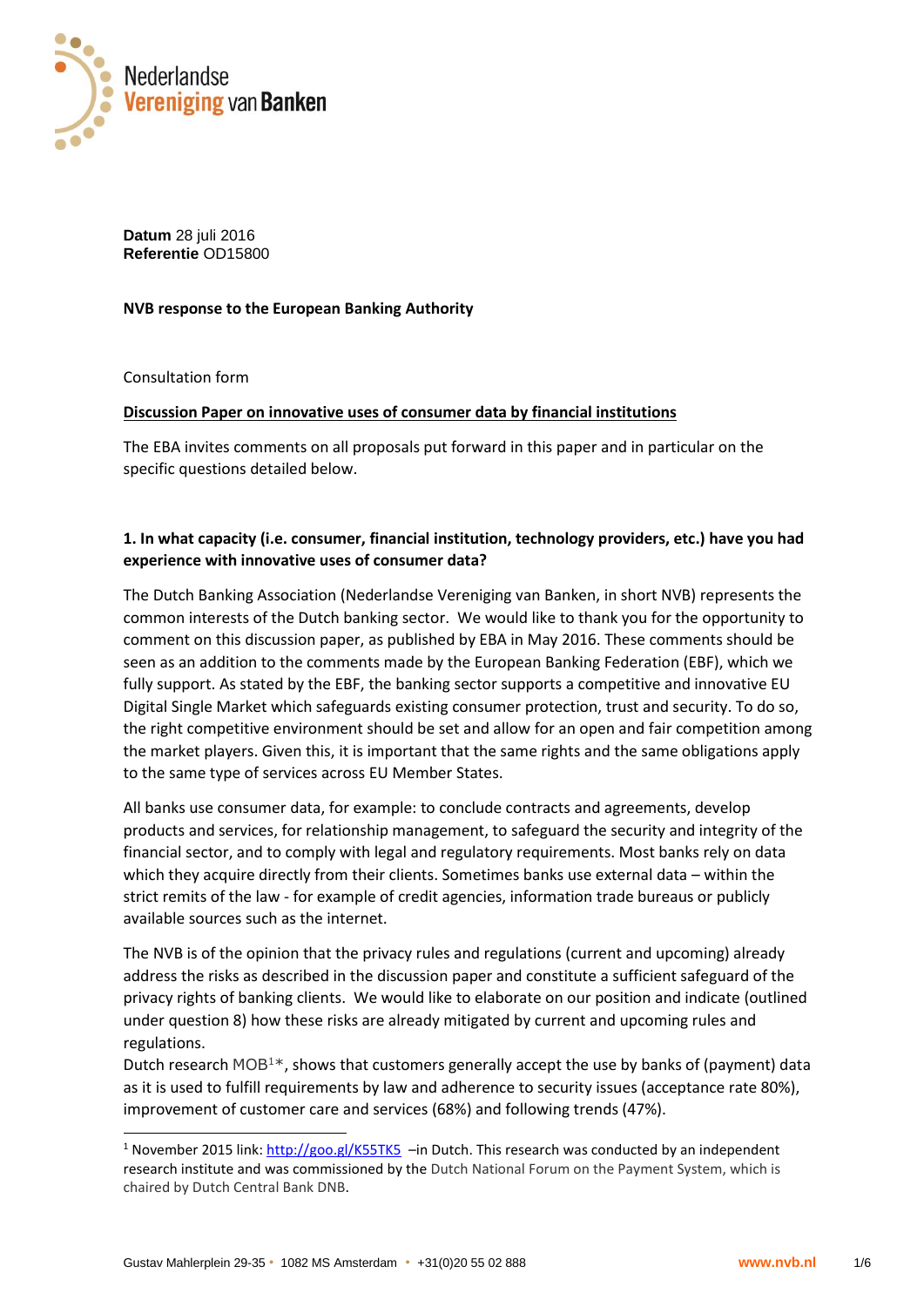

Acceptance decreases if the use of data is further removed from these types of use and informed consent (opt-in) becomes more relevant to customers. 64 to 90% does not approve of use of (payment) data for commercial purposes by the bank or a third party without consent. The acceptance rate increases when customers can give their informed consent to this use to 55-76%.

In conclusion, if third parties get access to (payment) data, transparent and uniform information to customers and a level playing field are essential.

#### **2. Based on your knowledge, what types of consumer data do financial institutions use most?**

NVB adheres to the EBF position

**3. Based on your knowledge, what sources of consumer data do financial institutions rely on most?** 

NVB adheres to the EBF position

**4. Based on your knowledge, for what purposes do financial institutions use consumer data most?** 

NVB adheres to the EBF position

**5. How do you picture the evolution of the use of consumer data by financial institutions in the upcoming years? How do you think this will affect the market?** 

NVB adheres to the EBF position

**6. Do you consider the potential benefits described in this chapter to be complete and accurate? If not, what other benefits do you consider should be included?** 

NVB adheres to the EBF position

7**. Are you aware of any barriers that prevent financial institutions from using consumer data in a beneficial way? If so, what are these barriers?** 

NVB adheres to EBF the position

**8. Do you consider the potential risks described in this chapter to be complete and accurate? If not, what other risks do you consider should be included?** 

## *R1 Consumers experience detriment if they are unaware of the way financial institutions make use of their personal data*

The processing of personal data is already subject to strict rules. Article 5.1 (a) GDPR mentions that personal data shall be processed lawfully, fairly and in a transparent manner in relation to the data subject. Article 6 of the GDPR states that the processing should be lawfully and provides the controller (banks) with 6 conditions (legal grounds) on which processing is allowed. For example in case the processing is necessary for compliance with a legal obligation. Without a legal ground as mentioned in article 6 GDPR, it is not allowed to process personal data. If a bank wants to reuse the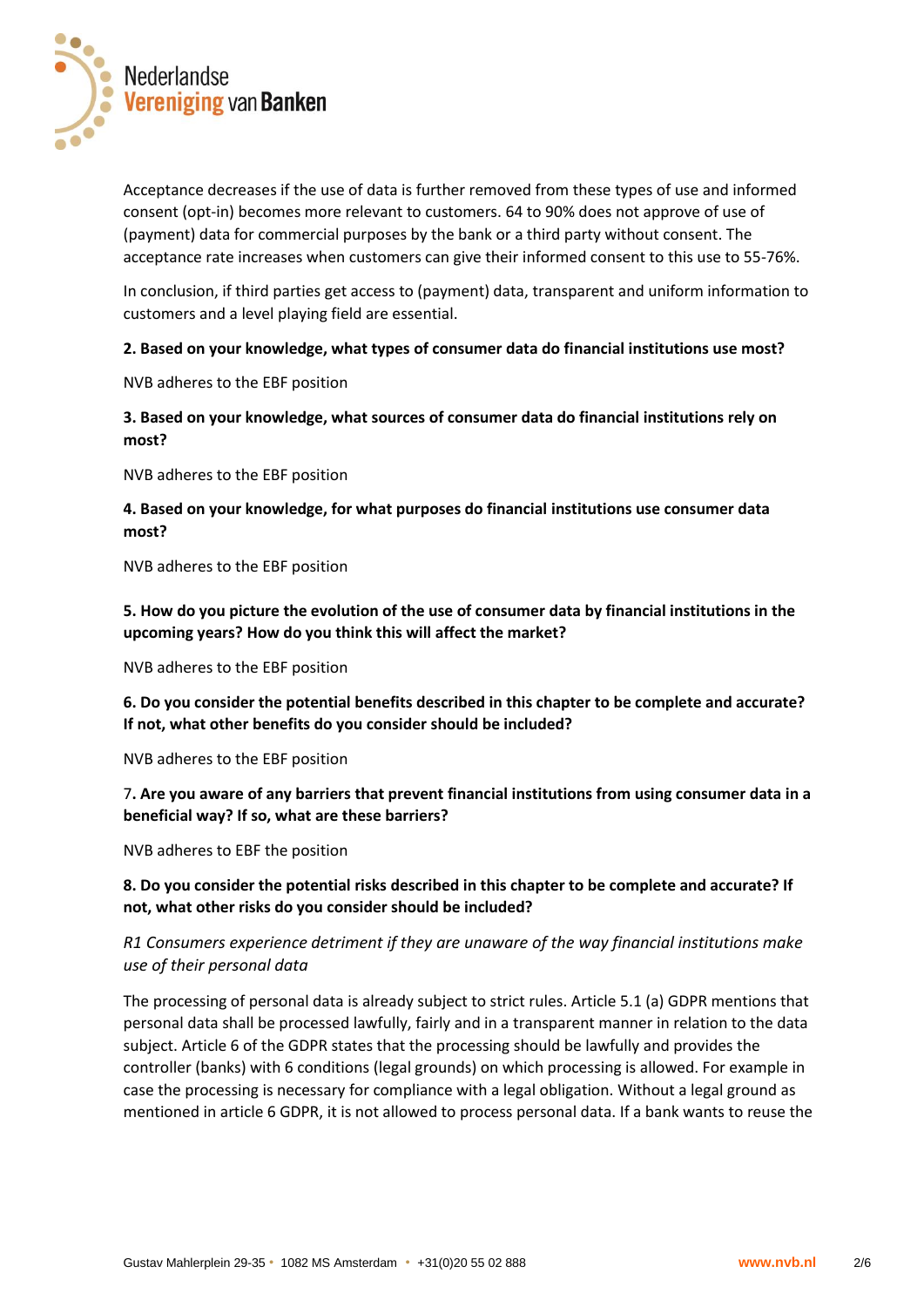

data for another purpose as collected, this new purpose has to be compatible with the purpose for which the personal data are initially collected.<sup>2</sup>

These are existing rules; they are also part of present regulation: Directive 95/46EU. Therefore the risk mentioned is mitigated by existing legal obligations and national privacy law.

Banks in the Netherlands have undertaken major steps to ensure all available information to their clients is available in clear and plain language as concluded by the Netherlands Authorities for the National Markets (AFM <sup>3</sup> The GDPR requires the information to be presented in clear and plain language<sup>4</sup>. The duty on transparency is further elaborated in the General Data Protection Regulation (GDPR),<sup>5</sup>; transparency (and modalities) are part of a chapter on the rights of data subjects.

## *R2 Consumers are "locked-in" by their current provider because their data is not assessable to other financial institutions*

The banks in the Netherlands provide the possibility to their clients (both consumers and businesses) to use a jointly developed Bank Switch Service ("Overstapservice")<sup>6</sup> to migrate their payment traffic to a payment account held at another bank. The "Overstapservice" aims to facilitate account holders who want to move their payments relationship from one bank to another, thus increasing customer mobility. We would like to mention that Directive 2014/92/EU (Payment Account Directive) obliges Member States to implement a national payment account switching service as per 18 September 2016. Besides this, Article 20 of the GDPR introduces the 'Right to data portability'. Clients will have the right to receive the personal data provided to a controller and have the right to transmit those data to another controller without hindrance from the controller.

### *R3: Consumers experience detriment if financial institutions misuse their personal data*

If a bank wants to reuse the data for another purpose as collected, this new purpose has to be compatible with the purpose for which the personal data are initially collected.<sup>7</sup> Article 5. 1 (a) GDPR mentions that Personal data shall be processed lawfully, fairly and in a transparent manner in relation to the data subject. Article 6 of the GDPR states that the processing should be lawfully and provides the controller (banks) with 6 conditions (legal grounds) on which processing is allowed. For example in case the processing is necessary for compliance with a legal obligation. Without a legal ground as mentioned in article 6 GDPR, it is not allowed to process personal data.

Banks are also bound by the Directive on privacy and electronic communications<sup>8</sup> which, among other things, provides for rules concerning the protection on data on the internet (cookies), the use of unsolicited communications for direct marketing purposes (especially on e-mails and SMS messages) and processing of location data giving the geographical location. In the Netherlands these obligations have been transposed in the Telecommunications Act. This means that financial

<sup>2</sup> Article 6 (4) GDPR

<sup>3</sup> AFM see<https://www.afm.nl/nl-nl/nieuws/2014/mei/taal-klant>

<sup>4</sup> Article 12 (1) GDPR

<sup>5</sup> Regulation EU 2016/679 articles 12-14

<sup>6</sup> With the "Overstapservice" all payments destined for the old personal current account are automatically rerouted to the new account during a period of 13 months.

<sup>7</sup> Article 6 (4) GDPR

<sup>&</sup>lt;sup>8</sup> [2002/58/EC](http://eur-lex.europa.eu/legal-content/EN/AUTO/?uri=celex:32002L0058) amended by 2009/136 EC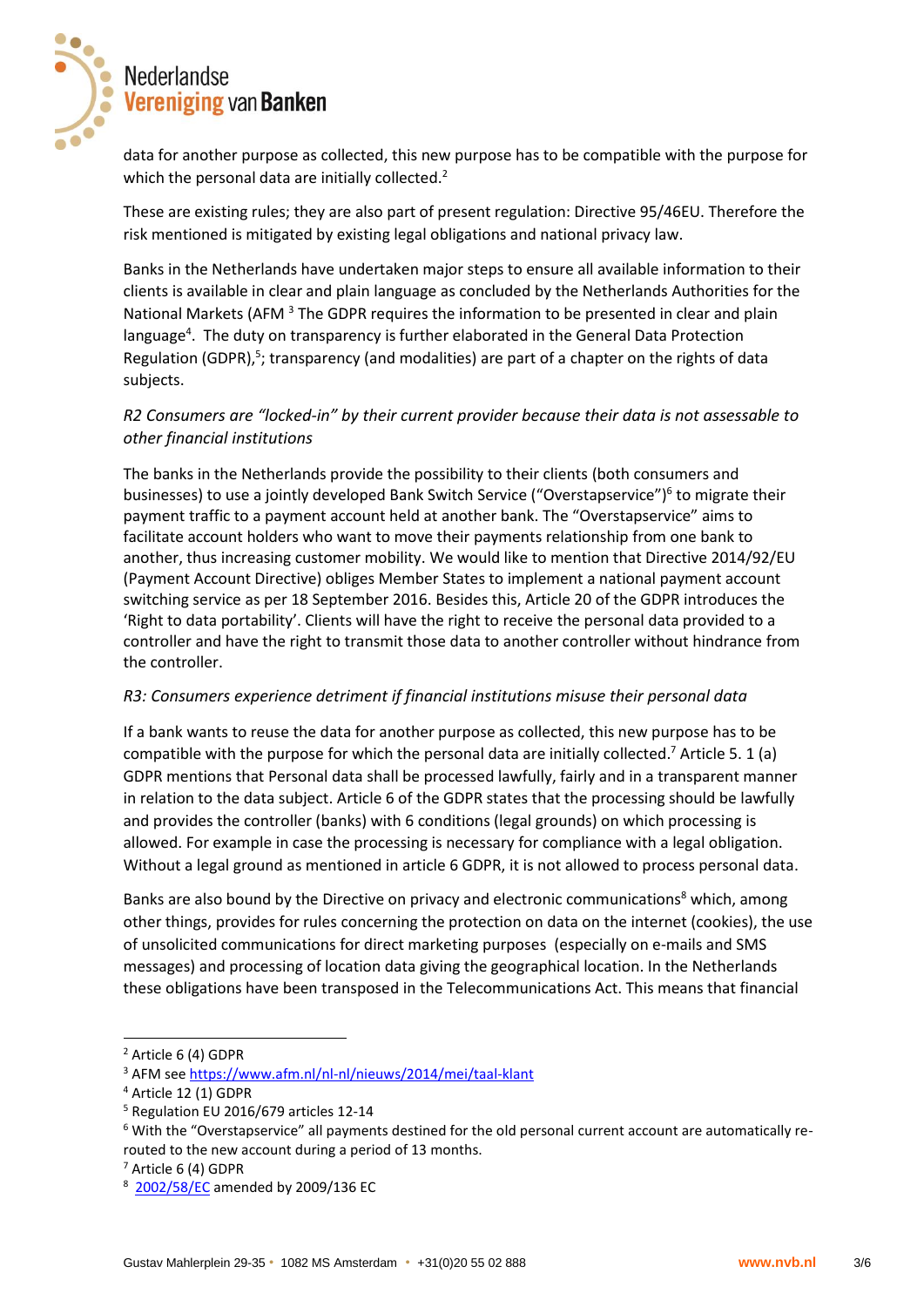

institutions are already under the obligation to abide these rules. The sanctions that can be imposed by the Authority for Consumers & Markets (ACM) are significant.

Under the current legislation and the GDPR, processing of client data for marketing purposes is allowed provided that this occurs within legal boundaries. For example, article 21 (2) GDPR gives data subjects the right to object in case their data is used for direct marketing purposes.

Financial institutions misusing data (for example by using client data for marketing purposes in a way that goes beyond the legal boundaries) undermine their reputation and potentially breach the law, which is and shall remain very strict on this point, including the possibility of a fine. The fact that at least two regulators in the Netherlands oversee the compliance of the use of data for commercial purposes constitutes a sufficient guarantee for clients to trust that banks shall not misuse their data for these purposes.

## *R4: Consumers experience detriment as a result of wrong decisions by financial institutions on the basis of wrong information*

Clients of financial institutions have the right not to be subject to a decision relating to him or her which is based solely on automated processing and which produces legal effects or similarly affects, such as automated refusal of an online credit application<sup>9</sup>. Besides the data a financial institution processes has to be accurate and kept up to date.<sup>10</sup> The risk of wrong decisions on the basis of wrong information is mitigated by these principles.

Processing of health data or other special categories of personal data is also addressed in the GDPR. Processing of this data is prohibited except in strictly formulated cases. In case of automated decision making, including profiling, the GDPR states that the data subject shall not be subject to a decision solely based on automated processing including profiling. Especially it is not allowed to base a decision on special categories of data (e.g. health data) unless suitable measures to safeguard the data subject's right and freedoms and legitimate interests are in place<sup>11</sup>.

## *R5: Consumers have restricted or no access to financial products or services because they do not allow for their information to be used by financial institutions*

Practically and lawfully a bank is in need of access to certain information to be able to provide a product or service. Personal data that is being processed by banks needs to be processed because it is necessary to fulfill a contractual obligation or to abide the law. As mentioned before, banks have the obligation to process lawfully, fairly and in a transparent manner. Personal data shall be adequate, relevant and limited to what is necessary in relation to the purposes for which they are processed (data minimalisation). *<sup>12</sup>* Banks will therefore only process the data necessary for the purposes as mentioned in the Introduction. In case a data subject doesn't want a bank to use his data commercially, it has the possibility to use his right to object to processing for direct marketing purposes. <sup>13</sup> That does not preclude a financial institution from processing for a legitimate purpose and still give access to financial products and services.

<sup>9</sup> Preamble 76 GDPR

 $10$  Article 5.1 (d)

<sup>&</sup>lt;sup>11</sup> Article 22 (4) GDPR

<sup>12</sup> Article 5 GDPR

<sup>13</sup> Article 21 (3) GDPR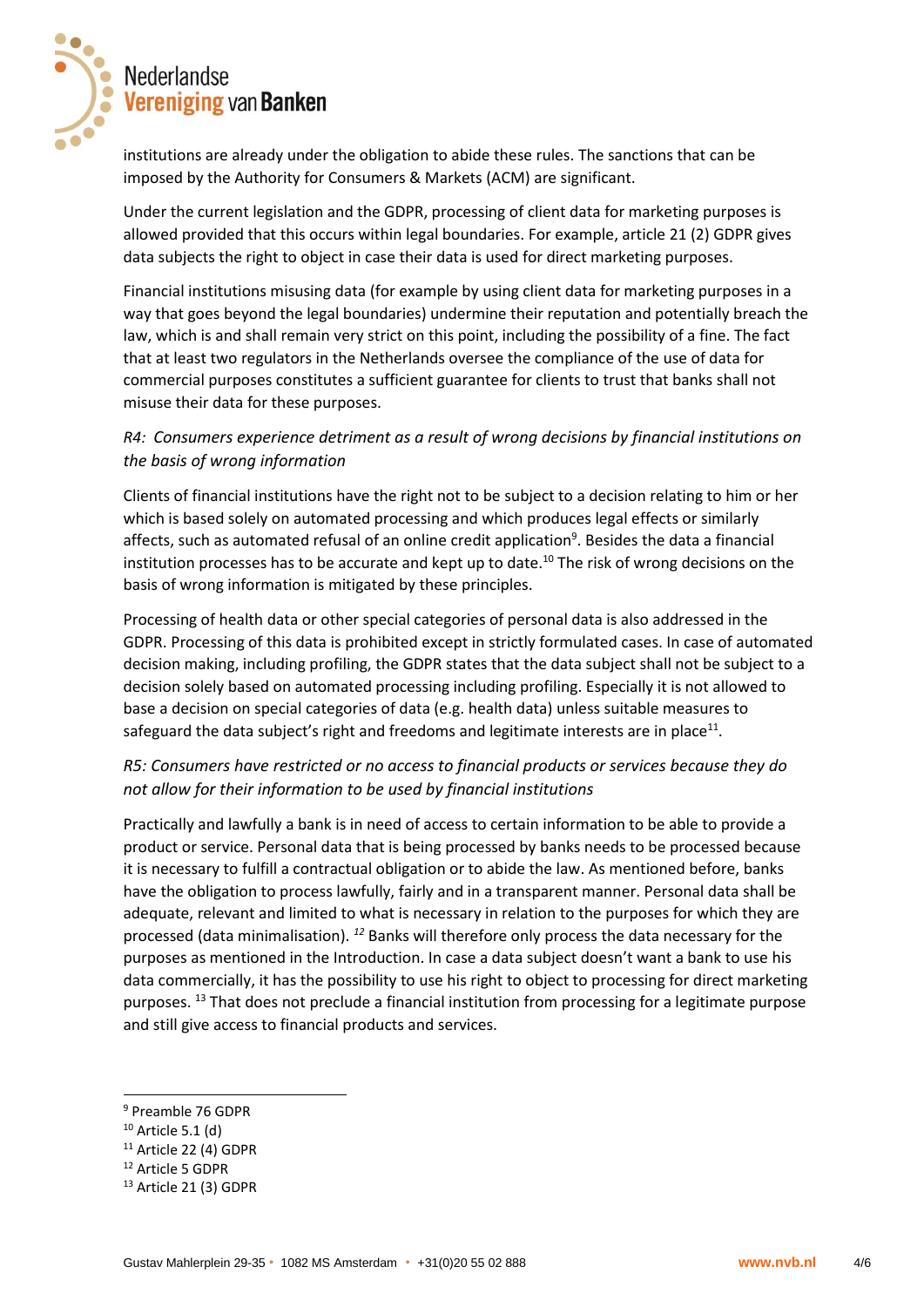

# *R6 Consumers suffer detriment if consumer data stored by financial institutions is obtained fraudulently by third parties*

Financial institutions have the obligation to implement appropriate technical and organizational measures<sup>14</sup>. In case of a data breach, a financial institution will be obligated to notify the breach to the supervisory authority and the data subject.<sup>15</sup> Besides these obligations, banks in the Netherlands have specialized departments to prevent fraud and to comply to 3:17 Wft (Dutch Act on Financial Supervision) which amongst others stipulates that: 'A clearing institution, entity for risk acceptance, credit institution or insurer having its registered office in the Netherlands shall organize its operations in s*uch a way as to safeguard controlled and sound business operations*.'

## *R7: Financial institutions are exposed to reputational risk if they make questionable use of consumer data*

As enumerated, banks are of the opinion that it is not allowed by law to use data in a questionable way. Since banks are bound by the GDPR and the Directive, we do not anticipate a reputational risks from this perspective in the Netherlands. However, if third parties would have access to payment data we could envisage potential reputational risks. As stated before, Dutch research shows that an explicit op- in/consent for use of (payment) data for commercial purposes is valued by consumers. Dutch banks are strongly in favor of creating broader support for the use of (payment) data, which can be achieved if authorities communicate to consumers in a transparent and uniform way regarding the rules that financial institutions (including third parties) have to abide to.

## *R8: Financial institutions that are not in a position to process consumer data cannot compete with new entrants in the market that specialize in using consumer data*

New entrants to the markets may only process data if they take the GDPR into consideration. Financial Institutions do see a risk in the interpretation of new entrants in for example the re-use of data (further processing) and combining data that new entrants already possess/have access to in another role.

As long as financial institutions act in line with the GDPR and the Directive, it is allowed to use consumer data for commercial purposes. Preamble 47 of the GDPR states that 'the processing of personal data for direct marketing purposes may be regarded as carried out for a legitimate interest.' The assumption – as stated in the discussion paper – that financial institutions may not use consumer data for commercial purposes seems to be a too strict interpretation of the applicable laws and regulations. Of course the consumer data may only be used commercially within the boundaries of the GDPR and the Directive.

Another risk regarding new entrants is Directive 2015/2366, Payment Service Directive II. New entrants and other institutions (so called 'Third Party Providers') can get access to the consumer (payment account-related) data held by account servicing PSP's (banks). Although they have to agree, data subjects may not always be aware of the fact that other institutions could process the data provided by banks. Although these other institutions also have to fulfill the obligations of the GDPR, the risk of non-compliance as well as uncertainty for the clients might increase.

<sup>14</sup> Article 24 and 25 GDPR

<sup>15</sup> Articles 33-34 GDPR